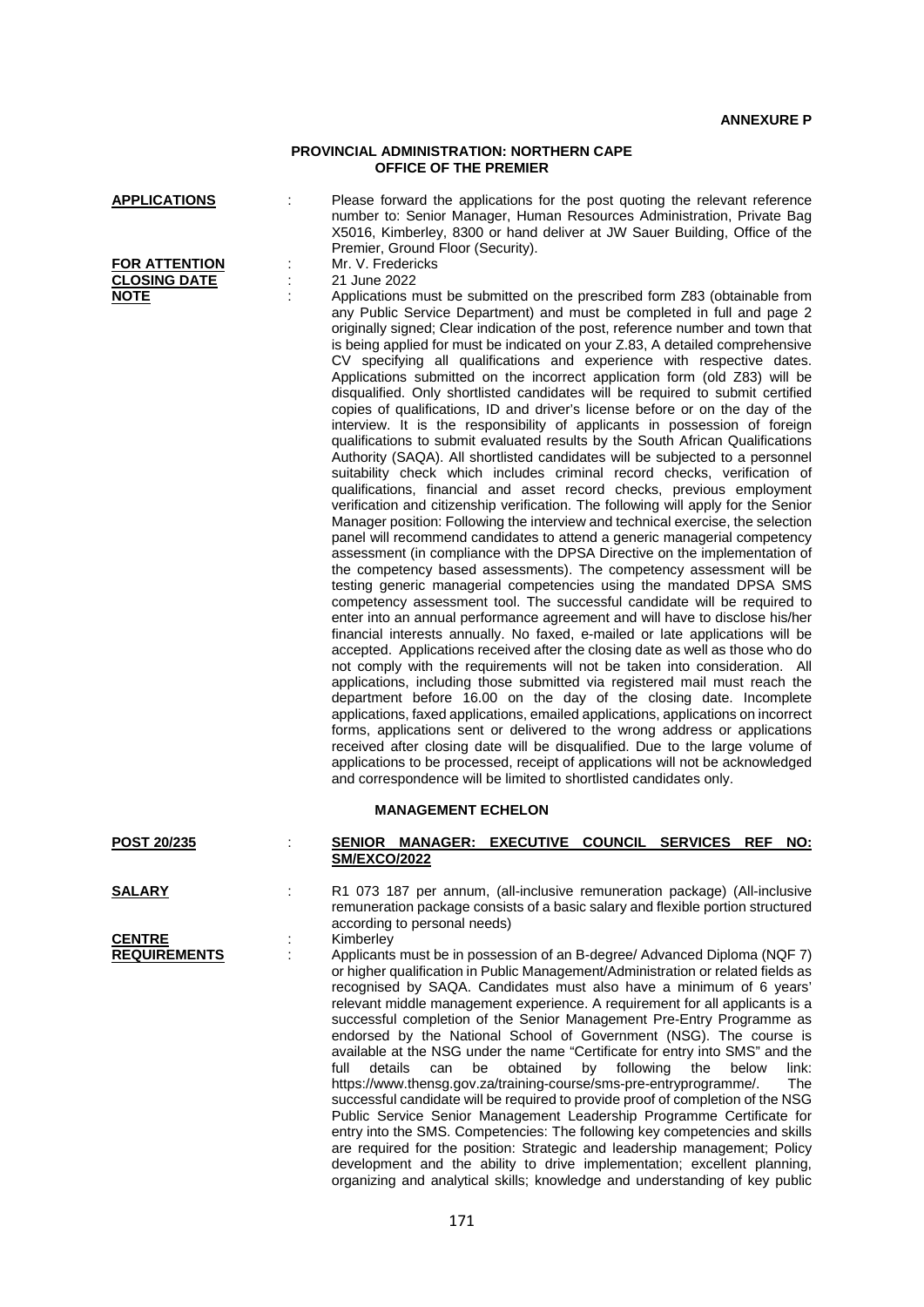|                                      | service legislative framework. The ability to initiate, plan, manage, monitor and<br>evaluate specific outputs in order to achieve desired objectives. Be able to<br>initiate and support organizational change. Be able to manage and compile<br>budgets, and have an understanding of government procurement processes.<br>Ability to innovate and solve problems. Knowledge of People Management and<br>Empowerment, Computer literacy a valid driver's licence are further                                                                                                                                                                                                                                                                                                                                                                                                                                                                                                                                                                                                                                                                                                                                                                           |
|--------------------------------------|----------------------------------------------------------------------------------------------------------------------------------------------------------------------------------------------------------------------------------------------------------------------------------------------------------------------------------------------------------------------------------------------------------------------------------------------------------------------------------------------------------------------------------------------------------------------------------------------------------------------------------------------------------------------------------------------------------------------------------------------------------------------------------------------------------------------------------------------------------------------------------------------------------------------------------------------------------------------------------------------------------------------------------------------------------------------------------------------------------------------------------------------------------------------------------------------------------------------------------------------------------|
| <b>DUTIES</b>                        | prerequisites.<br>The successful candidate will be responsible for the following duties: Develop<br>the unit's strategic, annual and operational plans; manage the overall<br>performance of staff and the resources of the unit; Provide Secretariat and<br>administrative support to the Executive Council and sub-committees; Provide<br>secretariat and administrative support to the Clusters; Development and co-<br>of Provincial<br>Cluster<br>Programme<br>of Action:<br>ordination<br>Prepare<br>recommendations/ reports in respect of Cluster meetings; Tracking and<br>monitoring of implementation of Executive Council and Joint Cluster decisions/<br>recommendations; Provide strategic guidance and advice in relation to Cluster<br>projects/ initiatives; Develop, manage and maintain the Cabinet Manual;<br>Provide feedback on implementation of Executive Council decisions; Provide<br>secretariat services to Executive Council strategic retreats; Arranging of events<br>with sectors/ fraternities; Co-ordinate Lekgotla's and related programmes and<br>various activities such as Executive Council visits to communities, Presidential<br>Imbizo's, National Imbizo's and Municipal Imbizo's with relevant stakeholders. |
| <b>ENQUIRIES</b>                     | Mr. J. Bekebeke Tel No: (053) - 8382950<br><b>OTHER POSTS</b>                                                                                                                                                                                                                                                                                                                                                                                                                                                                                                                                                                                                                                                                                                                                                                                                                                                                                                                                                                                                                                                                                                                                                                                            |
| POST 20/236                          | DEPUTY DIRECTOR: BURSARY COORDINATION REF NO: DD/HRD/2022                                                                                                                                                                                                                                                                                                                                                                                                                                                                                                                                                                                                                                                                                                                                                                                                                                                                                                                                                                                                                                                                                                                                                                                                |
| <b>SALARY</b>                        | R744 255 per annum (Level 11), (all-inclusive remuneration package consists                                                                                                                                                                                                                                                                                                                                                                                                                                                                                                                                                                                                                                                                                                                                                                                                                                                                                                                                                                                                                                                                                                                                                                              |
|                                      | of a basic salary and flexible portion structured according to personal needs)                                                                                                                                                                                                                                                                                                                                                                                                                                                                                                                                                                                                                                                                                                                                                                                                                                                                                                                                                                                                                                                                                                                                                                           |
| <b>CENTRE</b><br><b>REQUIREMENTS</b> | Kimberley<br>Applicants should be in possession of an appropriate Bachelor's Degree/<br>BTech Degree or Advanced Diploma (NQF level 7) in Public Administration,<br>Human Resource Management or related fields coupled with 3-5 years junior<br>management experience in the Human Resource Development environment.<br>Knowledge and understanding of public service policies; procedures; policy<br>development; government machinery; HR Practices; Training and relevant<br>legislation. Competencies: The following key competencies and skills are<br>required<br>position:<br>Knowledge<br>the<br>for<br>the<br>relevant<br>on<br>legislature/policies/prescripts and procedures; Leadership and Management<br>skills; Computer literacy; good interpersonal skills, Good written and verbal<br>communication skills; people management; general office administration<br>practices; compilation of management reports.                                                                                                                                                                                                                                                                                                                          |
| <b>DUTIES</b>                        | The successful candidate will be responsible for the following duties:<br>Coordinate and facilitate the provisioning of the provincial bursary program by<br>managing the awarding of bursaries to out of school youth, contracts, leases,<br>and service level agreements. Develop and manage the implementation of the<br>provincial bursary policy. Manage the quality assurance of provincial bursary<br>processes. Manage the placement of graduates with various stakeholders to<br>gain experiential learning; manage the marketing, advocacy and career<br>guidance of the provincial bursary program; and manage the secretarial<br>function of the Provincial Bursary Technical Committee.                                                                                                                                                                                                                                                                                                                                                                                                                                                                                                                                                     |
| <b>ENQUIRIES</b>                     | Ms. R. Benjamin Tel No: (053) 838 2450                                                                                                                                                                                                                                                                                                                                                                                                                                                                                                                                                                                                                                                                                                                                                                                                                                                                                                                                                                                                                                                                                                                                                                                                                   |
| <u>POST 20/237</u>                   | DEPUTY DIRECTOR: SERVICE DELIVERY IMPROVEMENT MONITORING<br>REF NO: DD/SDIM/2022 (X2 POSTS)                                                                                                                                                                                                                                                                                                                                                                                                                                                                                                                                                                                                                                                                                                                                                                                                                                                                                                                                                                                                                                                                                                                                                              |
| <u>SALARY</u>                        | R744 255 per annum (Level 11), (all-inclusive remuneration package consists                                                                                                                                                                                                                                                                                                                                                                                                                                                                                                                                                                                                                                                                                                                                                                                                                                                                                                                                                                                                                                                                                                                                                                              |
| <b>CENTRE</b><br><b>REQUIREMENTS</b> | of a basic salary and flexible portion structured according to personal needs)<br>Kimberley<br>Applicants must be in possession of an appropriate Bachelor's Degree/ BTech<br>(NQF<br>Degree<br>Advanced<br>Diploma<br>level<br>or<br>7)<br>in.<br>Public<br>Management/Administration; Statistics or Information Management coupled<br>with 3-5 years' proven experience in Monitoring and Evaluation field at<br>junior/middle management level. Competencies: The following<br>key<br>competencies and skills are required for the position: Sound knowledge of                                                                                                                                                                                                                                                                                                                                                                                                                                                                                                                                                                                                                                                                                       |

monitoring and evaluation principles, policy frameworks governing Monitoring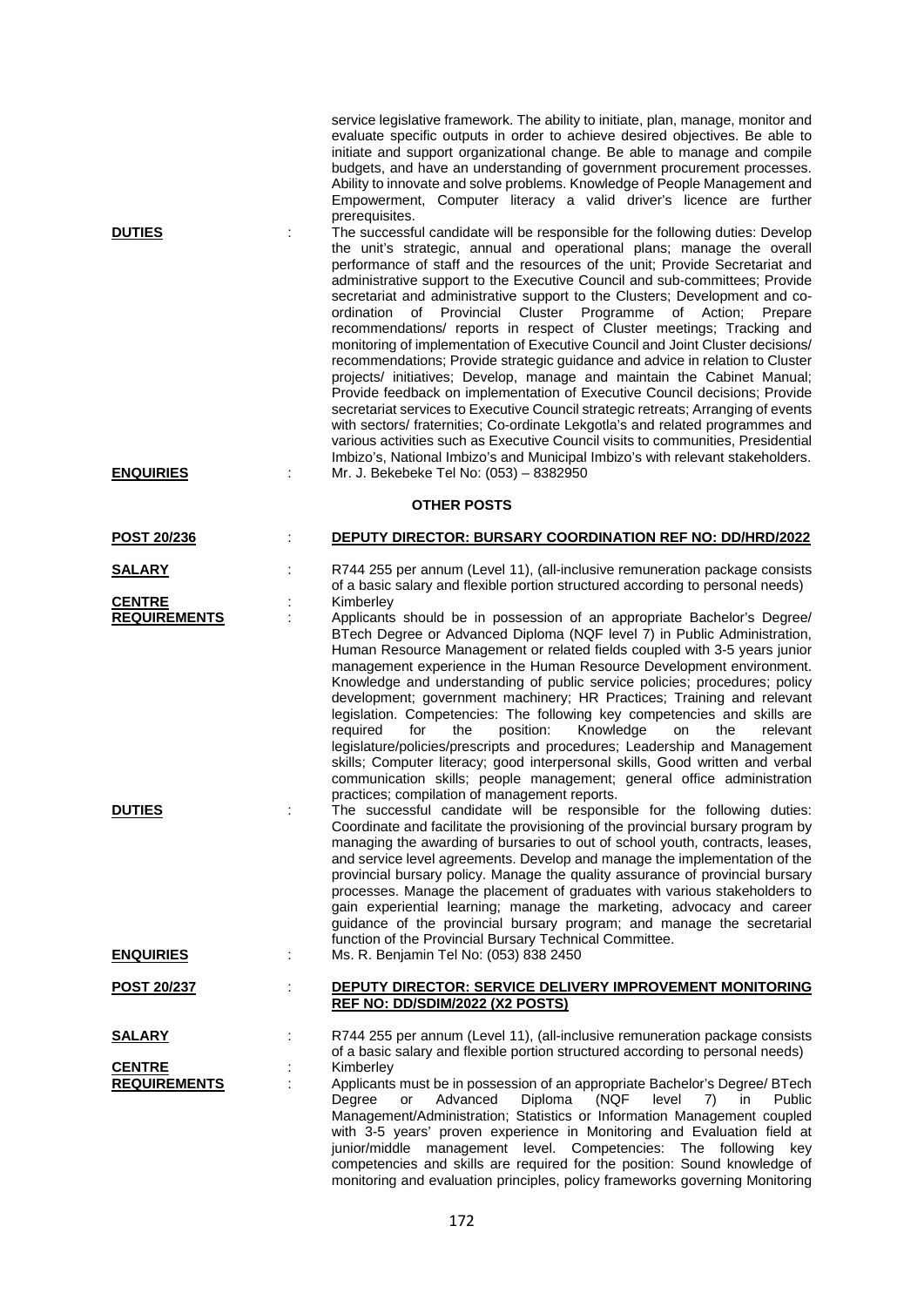| <b>DUTIES</b>       | ÷ | and Evaluation, as well as advanced knowledge of research methodology, data<br>management and analysis, policy development. The candidate should have<br>well developed skills in collecting and analyzing data from varying data sources<br>and translating these into logical conclusions. Supported by strong<br>communication skills, facilitation skills, analytical report-writing skills. Excellent<br>computer literacy skills with advanced proficiency in EXCEL, MS-WORD. The<br>post requires a person with proven organizing and coordinating capabilities,<br>coupled with strong interpersonal relationship skills and dealing with<br>stakeholders at a strategic level, ability to work under pressure with multiple<br>deadlines and maintaining confidentiality.<br>The successful candidate will be responsible for the following duties: Monitor<br>and evaluate and track provincial performance relating to the implementation<br>of Government and Provincial Priorities (MTSF, PGDP, and SOPA). Produce<br>high level analytical (quantitative and qualitative) performance assessment<br>reports on the implementation Government and Provincial priorities for<br>reporting to national and provincial reporting structures. Track progress at the<br>coalface of service delivery to assess real change and improvement on the<br>lives of citizens through the Frontline Service Delivery Programme and Citizen<br>Based Monitoring. Monitor the implementation of policies directed at<br>developing women, people with disabilities and youth development sectors, to<br>ensure mainstreaming. Co-ordinate and monitor the implementation of<br>Conditional Grants. Manage and contribute to the development of an integrated<br>monitoring and evaluation report on performance analysis. Enable OTP to<br>triangulate data from different M&E systems, as well as external M&E systems,<br>to provide a holistic picture of the performance of government and impacts on<br>citizens. Detailed progress reporting and feedback on the monitoring of<br>successes and challenges on provincial priorities, sector priorities and plans.<br>Track the development impacts of government policies, plans and programmes<br>at through evaluation studies, but informed by monitoring data. Coordinate the<br>development and implementation of Provincial Evaluation Plans (PEP) in line |
|---------------------|---|-----------------------------------------------------------------------------------------------------------------------------------------------------------------------------------------------------------------------------------------------------------------------------------------------------------------------------------------------------------------------------------------------------------------------------------------------------------------------------------------------------------------------------------------------------------------------------------------------------------------------------------------------------------------------------------------------------------------------------------------------------------------------------------------------------------------------------------------------------------------------------------------------------------------------------------------------------------------------------------------------------------------------------------------------------------------------------------------------------------------------------------------------------------------------------------------------------------------------------------------------------------------------------------------------------------------------------------------------------------------------------------------------------------------------------------------------------------------------------------------------------------------------------------------------------------------------------------------------------------------------------------------------------------------------------------------------------------------------------------------------------------------------------------------------------------------------------------------------------------------------------------------------------------------------------------------------------------------------------------------------------------------------------------------------------------------------------------------------------------------------------------------------------------------------------------------------------------------------------------------------------------------------------------------------------------------------------------------------------------------------------------------------------------------------|
| <b>ENQUIRIES</b>    |   | with the National Evaluation Policy Framework (NEPF) and evaluation<br>guidelines. Develop provincial monitoring and reporting tools and formulate<br>frameworks and guidelines. Support and guide departments through capacity<br>building interventions. Perform strategic and operational planning. Represent<br>the Monitoring and Evaluation at provincial forums and structures.<br>Ms. P. Nogwili Tel No: (053) 838 2358                                                                                                                                                                                                                                                                                                                                                                                                                                                                                                                                                                                                                                                                                                                                                                                                                                                                                                                                                                                                                                                                                                                                                                                                                                                                                                                                                                                                                                                                                                                                                                                                                                                                                                                                                                                                                                                                                                                                                                                       |
| POST 20/238         |   | <b>GISC PROFESSIONAL REF NO: GISC/PP/2022</b>                                                                                                                                                                                                                                                                                                                                                                                                                                                                                                                                                                                                                                                                                                                                                                                                                                                                                                                                                                                                                                                                                                                                                                                                                                                                                                                                                                                                                                                                                                                                                                                                                                                                                                                                                                                                                                                                                                                                                                                                                                                                                                                                                                                                                                                                                                                                                                         |
| SALARY              |   | R628 014 - R676 539 per annum, (all-inclusive remuneration package),                                                                                                                                                                                                                                                                                                                                                                                                                                                                                                                                                                                                                                                                                                                                                                                                                                                                                                                                                                                                                                                                                                                                                                                                                                                                                                                                                                                                                                                                                                                                                                                                                                                                                                                                                                                                                                                                                                                                                                                                                                                                                                                                                                                                                                                                                                                                                  |
| <b>CENTRE</b>       |   | (Depending on qualification and experience)<br>Kimberley                                                                                                                                                                                                                                                                                                                                                                                                                                                                                                                                                                                                                                                                                                                                                                                                                                                                                                                                                                                                                                                                                                                                                                                                                                                                                                                                                                                                                                                                                                                                                                                                                                                                                                                                                                                                                                                                                                                                                                                                                                                                                                                                                                                                                                                                                                                                                              |
| <b>REQUIREMENTS</b> |   | Applicants should be in possession of an GISc post graduate degree or<br>equivalent post graduate qualification (degree). Compulsory registration with<br>PLATO and SACPLAN in the category of Professional GISc Practitioner and<br>3-5 years post registration GISc professional experience. Competencies: The<br>following key competencies and skills are required for the position: GISc<br>implementation; Geo database design and repository management; Geo<br>statistical analysis; Standard development and policy formulation; Technical<br>report writing; Spatial analysis knowledge; GIS applications; Legal<br>requirements and compliance; High level spatial design and modelling.<br>Organisational Process knowledge; Systems maintenance; Mobile equipment<br>operating; Open Access; Advanced computer skills; Interaction and<br>communication. An understanding of provincial and municipal planning<br>systems. A valid driver's license.                                                                                                                                                                                                                                                                                                                                                                                                                                                                                                                                                                                                                                                                                                                                                                                                                                                                                                                                                                                                                                                                                                                                                                                                                                                                                                                                                                                                                                                     |
| <u>DUTIES</u>       |   | The successful candidate will be responsible for the following duties: Strategic<br>management of the institutional GISc function and Provincial Spatial Data<br>Infrastructure. Integration and support to planning services and executive<br>management. Provide strategic direction and leadership on GISc activities.<br>Strategically profiling and positioning GISc functions within the Office of the<br>Premier. Plan and manage the establishment of GISc unit. Plan, coordinate<br>and facilitate GISc project activities. Monitor and evaluate GISc function within<br>the Province. Ensure compliance with relevant legislation and policies. Manage<br>compliance and setting up of applicable standards. Identify underlying strategic<br>issues and implement appropriate GISc responses. Oversee the process of<br>advance spatial analysis and modelling for institutional strategic guidance.<br>Recommend the best possible policy direction and service delivery priorities.                                                                                                                                                                                                                                                                                                                                                                                                                                                                                                                                                                                                                                                                                                                                                                                                                                                                                                                                                                                                                                                                                                                                                                                                                                                                                                                                                                                                                      |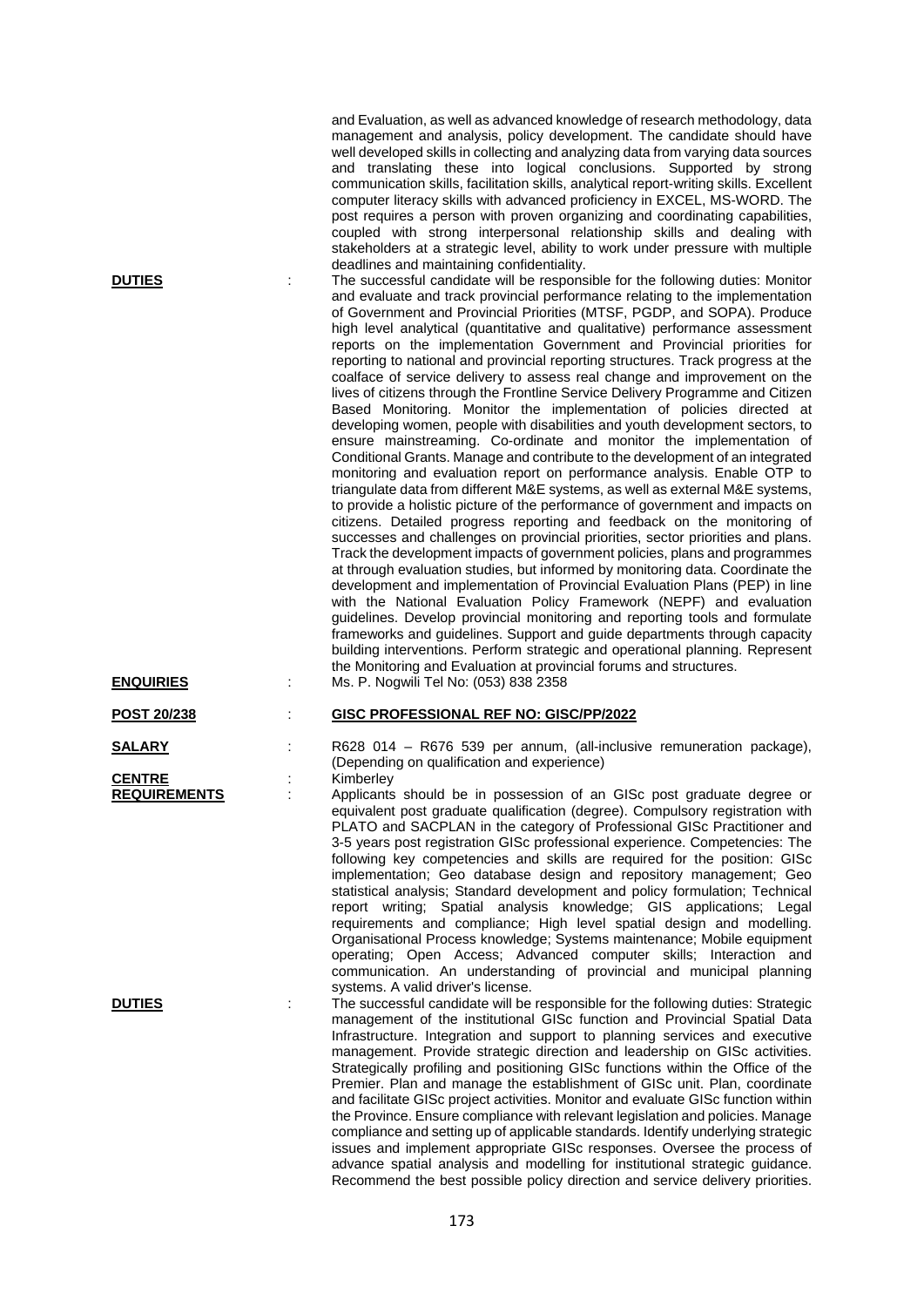| <b>ENQUIRIES</b>                                      | ÷ | Conduct research. Provide overall framework for research and development<br>activities. Provide standards, specification and service levels according to<br>organisational objectives. Provide implementation guidance and training on<br>new GIS innovations. Ensure GIS implementation. Supervise the development<br>of GIS and technical systems.<br>Ms. J. Meyer Tel No: (053)-838 2541                                                                                                                                                                                                                                                                                                                                                                                                                                                                                                                                                                                                                                                                                                                                                                                                                  |
|-------------------------------------------------------|---|--------------------------------------------------------------------------------------------------------------------------------------------------------------------------------------------------------------------------------------------------------------------------------------------------------------------------------------------------------------------------------------------------------------------------------------------------------------------------------------------------------------------------------------------------------------------------------------------------------------------------------------------------------------------------------------------------------------------------------------------------------------------------------------------------------------------------------------------------------------------------------------------------------------------------------------------------------------------------------------------------------------------------------------------------------------------------------------------------------------------------------------------------------------------------------------------------------------|
| POST 20/239                                           |   | ASSISTANT MANAGER: SUPPLY CHAIN MANAGEMENT REF<br>NO:<br><b>AM/SCM/2022</b>                                                                                                                                                                                                                                                                                                                                                                                                                                                                                                                                                                                                                                                                                                                                                                                                                                                                                                                                                                                                                                                                                                                                  |
| <b>SALARY</b><br><b>CENTRE</b><br><b>REQUIREMENTS</b> |   | R382 245 per annum (Level 09)<br>Kimberley<br>Applicants should be in possession of an appropriate Bachelor's Degree/<br>BTech Degree or Advanced Diploma (NQF level 7) in Finance, Public<br>Administration, Economic or Developmental Studies coupled with 3-5 years'<br>experience in Supply Chain Management. Competencies: The following key<br>competencies and skills are required for the position: Well-developed<br>knowledge of the PFMA, Treasury Regulations, PPPFA, public financial<br>management; Supply Chain Management procedures and policies; Knowledge<br>of Logis procurement system and BAS financial system; Management skills;<br>Computer literacy especially Microsoft Excel and Word; Good written and<br>verbal communication skills; ability to develop written reports and action plans;<br>sound organizational skills; Be able to function under pressure and work within<br>a team or independently.                                                                                                                                                                                                                                                                      |
| <b>DUTIES</b>                                         |   | The successful candidate will be responsible for the following duties:<br>Preparation of annual procurement plan and monitor performance against the<br>targets; Ensure an efficient system of procurement of goods and services in<br>accordance with approved delegations, directives and supply and chain<br>management procedures; Compilation of monthly reports prescribed by<br>legislation; Assist in the compilation of the quarterly and annual financial<br>statements; Preparation of quarterly and annual performance review reports;<br>Supervise employees to ensure an effective and efficient Supply Chain<br>Management services.                                                                                                                                                                                                                                                                                                                                                                                                                                                                                                                                                          |
| <b>ENQUIRIES</b><br><b>POST 20/240</b>                |   | Ms. E. Appies Tel No: (053) - 838 2927<br>ASSISTANT MANAGER: MONITORING AND EVALUATION REF NO:                                                                                                                                                                                                                                                                                                                                                                                                                                                                                                                                                                                                                                                                                                                                                                                                                                                                                                                                                                                                                                                                                                               |
|                                                       |   | AD/M&E/2022                                                                                                                                                                                                                                                                                                                                                                                                                                                                                                                                                                                                                                                                                                                                                                                                                                                                                                                                                                                                                                                                                                                                                                                                  |
| SALARY<br><b>CENTRE</b><br><b>REQUIREMENTS</b>        |   | R382 245 per annum (Level 09)<br>Kimberley<br>Applicants should be in possession of an appropriate Bachelor's Degree/<br>BTech Degree or Advanced Diploma (NQF level 7) in Public Administration,<br>Economic or Developmental Studies coupled with 3-5 years experience in<br>Monitoring and Evaluation. Knowledge and understanding of public service<br>policies and procedures. Competencies: The following key competencies and<br>skills are required for the position: Well-developed knowledge of Monitoring<br>and Evaluation systems; project management; provincial growth and<br>development<br>Knowledge<br>the<br>relevant<br>strategy.<br>on<br>legislature/policies/prescripts and procedures; Management skills; Computer<br>literacy; Good written and verbal communication skills; ability to develop written<br>reports and action plans; sound organizational skills; Be able to function under<br>pressure and work within a team or independently.                                                                                                                                                                                                                                    |
| <b>DUTIES</b>                                         |   | The successful candidate will be responsible for the following duties: Provide<br>support with the facilitation of information sessions within the Department and<br>give advice to management in matters relating to resources/ verification of<br>documents as required by the Auditor-General; Represent the Department in<br>national and provincial meetings on matters related to monitoring and<br>evaluation, attend and participate in scheduled national and provincial<br>meetings / fora; Participate in the development and implementation of an<br>organisational performance and monitoring and evaluation system aligned to<br>policies, strategies, guidelines and directives; Participate in coordination of<br>management responses to audit findings on performance information (Internal<br>Audit and Auditor-General of South Africa); Participate in the identification of<br>risks to achievement of shareholder objectives, and provide assistance to<br>branches in implementing risk reduction measures; Conduct spot checks on<br>progress of departmental projects on a regular basis and liaison with<br>Departmental Branch Coordinators; Collect and collate inputs from all |